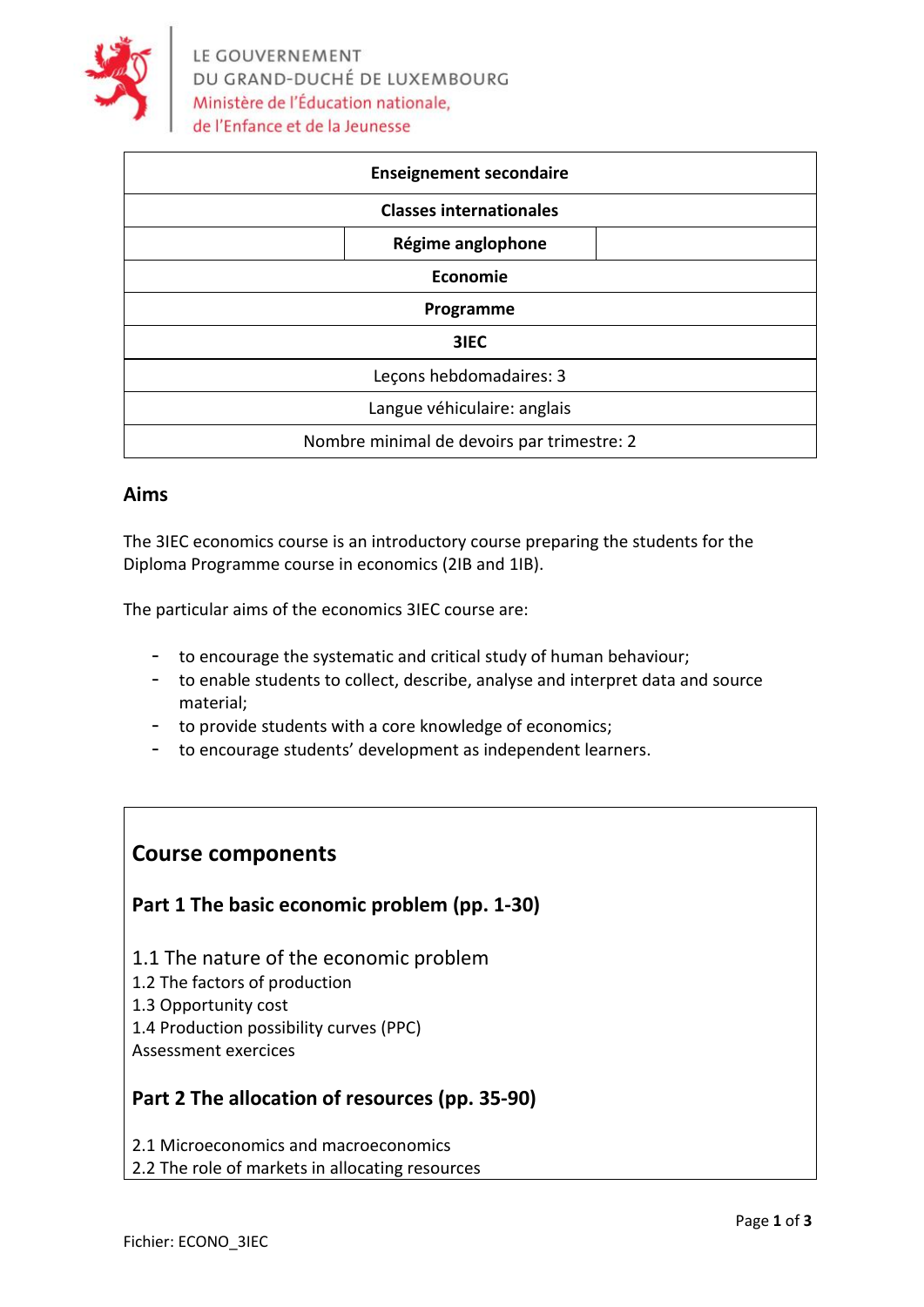

LE GOUVERNEMENT DU GRAND-DUCHÉ DE LUXEMBOURG Ministère de l'Éducation nationale. de l'Enfance et de la Jeunesse

- 2.3 Demand
- 2.4 Supply
- 2.5 Price determination
- 2.6 Price changes
- 2.7 Price elasticity of demand (PED)
- 2.8 Price elasticity of supply (PES)
- 2.9 Market economic system
- Assessment exercices

## **Part 3 Microeconomic decision makers (pp. 123-218)**

- 3.1 Money and banking
- 3.2 Households
- 3.3 Workers
- 3.4 Trade unions
- 3.5 Firms
- Assessment exercices

## **Part 4 Government and the macroeconomy (pp.267-316)**

- 4.1 The role of government
- 4.2 The macroeconomic aims of government
- 4.3 Fiscal policy
- 4.4 Monetary policy
- 4.5 Supply-side policy
- Assessment exercices

## **Skills and objectives**

Having followed the 3I economics course, candidates will be expected to :

- 1. have an understanding and knowledge of basic economic concepts
- 2. analyse information through the use of basic economic concepts

## **Assessments**

Internal assessment based on oral and written tests (extended-response questions, dataresponse questions and short commentaries).

The different types of tests should also be considered as preparations for the diploma's external and internal assessment.